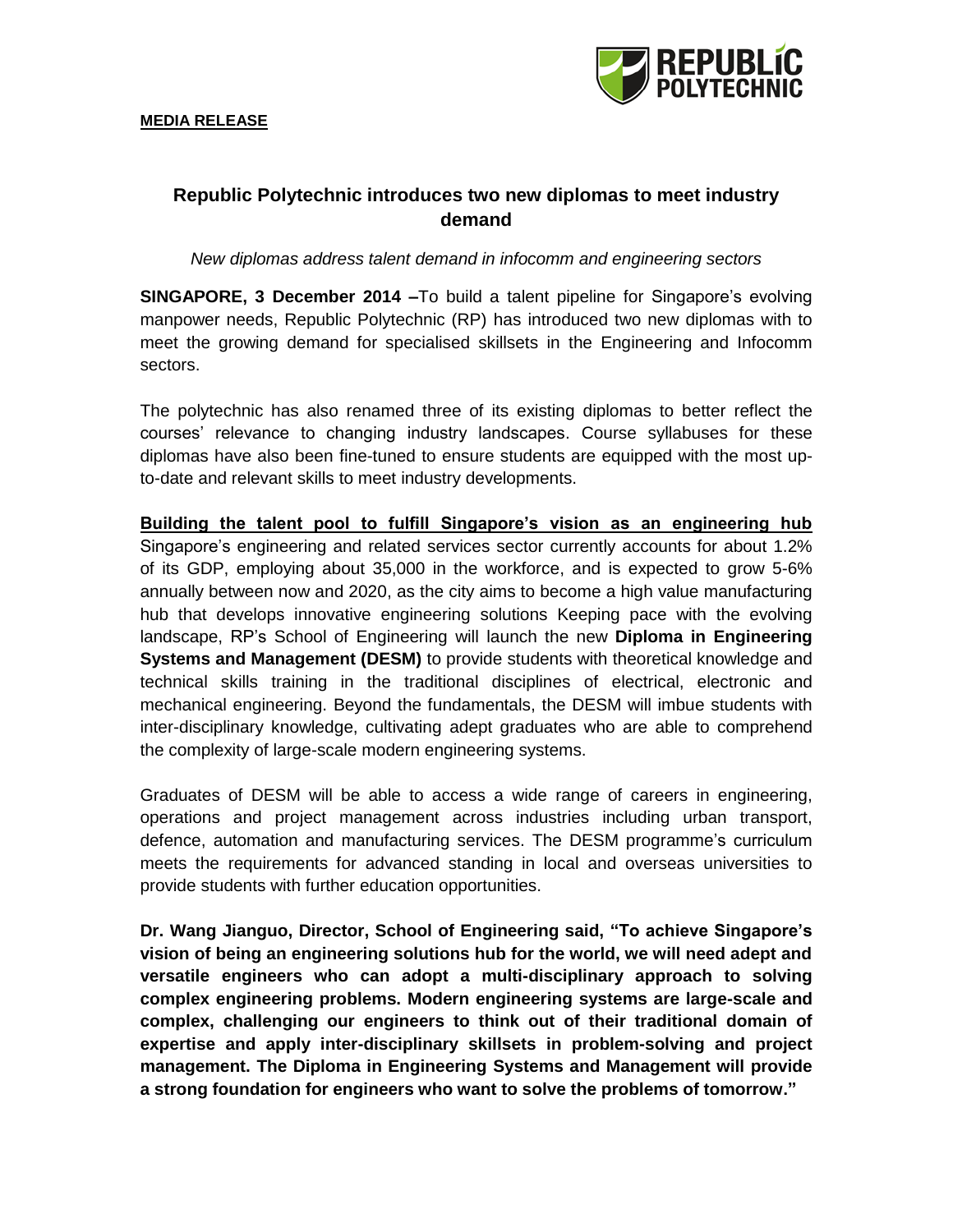

RP will take in 60 students in the first batch for this diploma with effect from academic year 2015.

#### **Building a defence force against cyber security threats**

On the back of a spate of major online security compromises globally<sup>1</sup>, the Infocomm Development Authority (IDA) recently introduced the National Cyber Security Masterplan 2018 which aims to secure Singapore's cyber environment from potential malicious attacks. Plans include upgrading the Government's Cyber-Watch Centre to monitor critical public sector IT installations as well as projects in cyber security research.

Infocomm security management in Singapore remains a largely untapped choice of profession with only 1,200 information technology (IT) security specialists, making up only 0.8% of the entire IT workforce in Singapore in 2012. RP's new **Diploma in Infocomm Security Management (DISM)**, offered by the School of Infocomm aims to address this need for skilled manpower by producing technically competent cyber security professionals.

The course will focus on network and systems security, covering topics including operating systems security, inter-networking security, cloud infrastructure security and ethical hacking in detail. With opportunities for network and system penetration testing and real-time monitoring, the curriculum will provide both practical and theoretical foundations for students to face new infocomm security challenges.

Graduates from RP's DISM will be sought after in IT security-related careers in established organisations such as government agencies, IT security service and solution providers and software companies.

**"With Singapore's high level of connectivity and the proliferation of data over shared networks, cyber security breaches can be highly detrimental to organisations from both the public and private sectors. RP's new Diploma in Infocomm Security Management will equip students with strong technical skills to uphold the integrity of Singapore's cyber networks, as we grow the pool of infocomm security experts for the industry," said Mr Boo Chong-Han, Director, School of Infocomm.** 

RP will take in 75 students in the first batch for this diploma with effect from academic year 2015.

l

 $1$  Audit company PwC reported that cyber attacks had increased by 48 per cent over the year to 42.8 million cases this year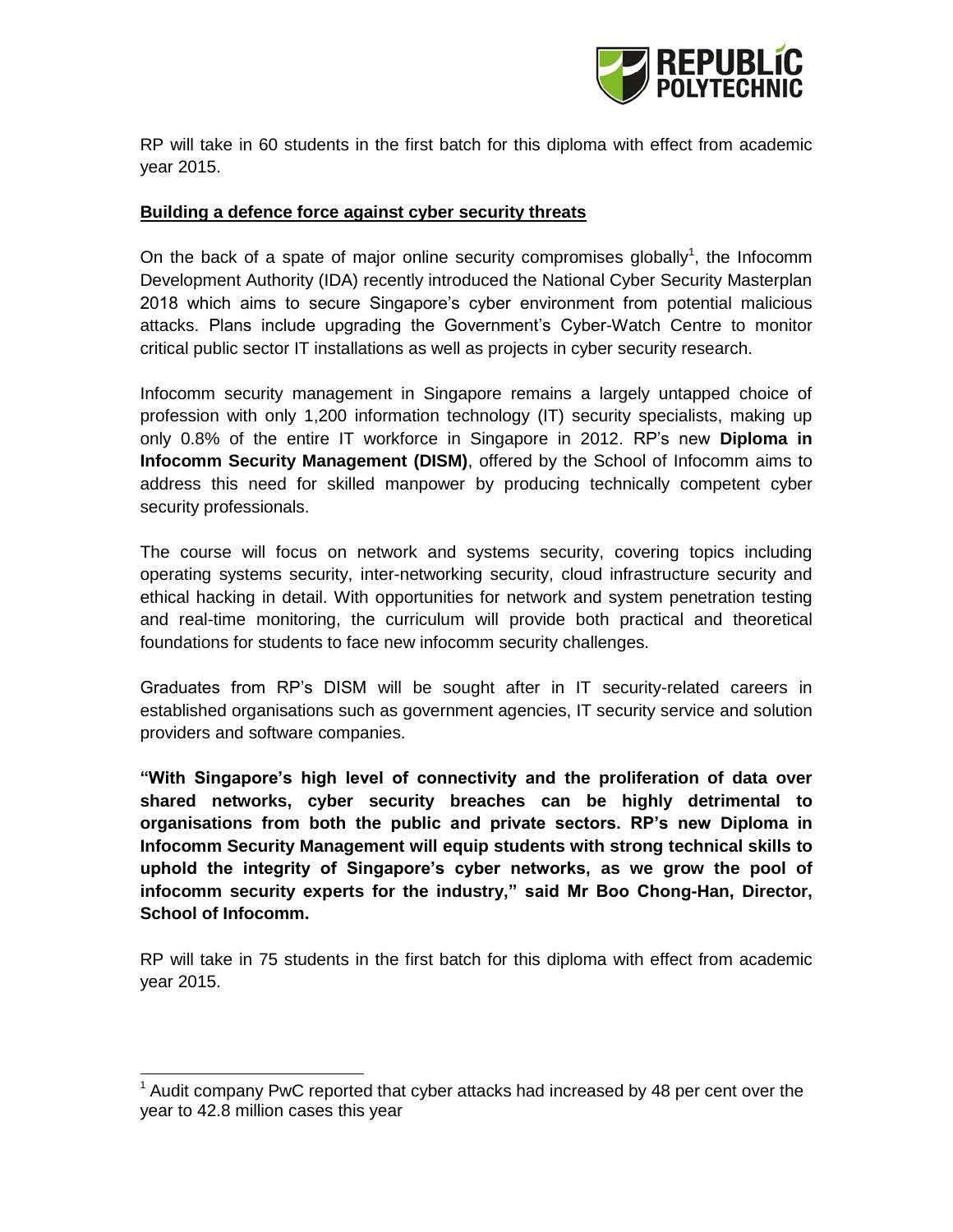

## **Enhancing current courses to meet industry trends**

Three existing diplomas will be renamed to better reflect their relevance in light of evolving industry needs.

- $\bullet$ The **Diploma in Design for User Experience (DDUX)**, previously the Diploma in Design Interactivity, introduces two specialisation tracks allowing students to augment their skills in either Digital or Physical Experience Design. Emphasising a user experience approach, the new modules have been enhanced from existing ones and will be available to students who enroll into the programme.
- On 10 September 2012, the Singapore Parliament passed the Building Control (Amendment) Bill to introduce new measures to improve energy efficiency of buildings. The Diploma in Renewable Energy Engineering will be renamed the **Diploma in Green Building Energy Management (DGEM)** to address the greater need for green energy professionals for the building and construction sector. New modules will be inducted into the course to cover additional topics on energy audit and management. Students will also gain a stronger foundation in electrical applications with external modules from the Diploma in Electrical and Electronic Engineering incorporated into the revised curriculum.
- The Diploma in Healthcare Administration will be renamed the **Diploma in Health Services Management (DHSM)** to reflect the Diploma's intent of preparing graduates to become healthcare operations professionals who will work with clinicians to deliver quality healthcare services.

Prospective students can look forward to finding out more about these and other courses that RP offers at Open House 2015 from 8 to 10 January 2015.

-###-